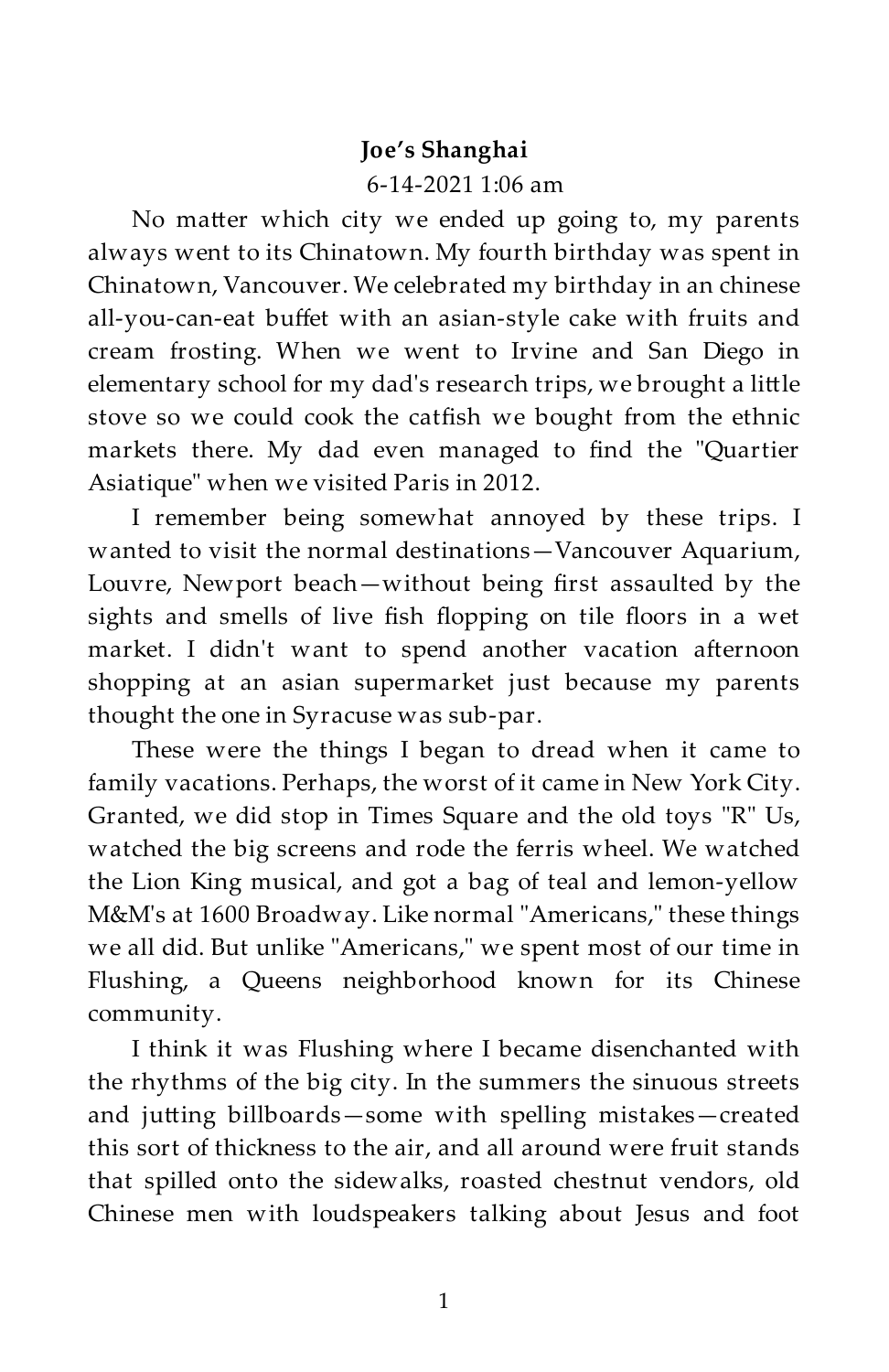massages. In my later years I would shrink into the airconditioned Queens Public Library and let my parents shop without me. The city, with its covert baby turtle dealers and questionable cloudy puddles was not for me.

Every time we went to Flushing, we would park in a li
le brutalist, open-air parking garage between 138th street and 37th avenue. But before we left for the day, we always found the time and the room in our stomachs to visit Joe's Shanghai. It was a few paces down 37th, squeezed between a towering radiology center and a pharmacy that I don't remember the name to. The restaurant had a bright green and yellow awning and a cramped vestibule tiled floor-to-ceiling with faded pictures of unknown origin.

We didn't need to see the menu, for there was only one thing we wanted to order. Joe's was famous for their "soup dumplings"—savory pork broth and filling, wrapped in a thin layer of pleated dough. We normally got their crab meat variant, which used a form of crab paste to make the broth even more savory.

Eating these dumplings was a difficult task. Once the dough was bitten through, the very hot broth pours out. I was in elementary school when we first went to Joe's and I could not slurp up the broth as advised by the waitstaff. Rather, I poked a hole into the dumpling with my chopstick, inverted the dumpling onto a spoon, and let the liquid drain for later consumption. My parents, of course, laughed at this. They said that I was just drinking soup and eating normal dumplings at that point.

The soup dumplings—Xiao Long Bao in Chinese—came in bamboo baskets of eight. On our first dining experience I think we ordered three baskets. My mom was a little allergic to seafood, so she got one basket of pork-only dumplings. My dad and I shared two baskets, though I was so small that I probably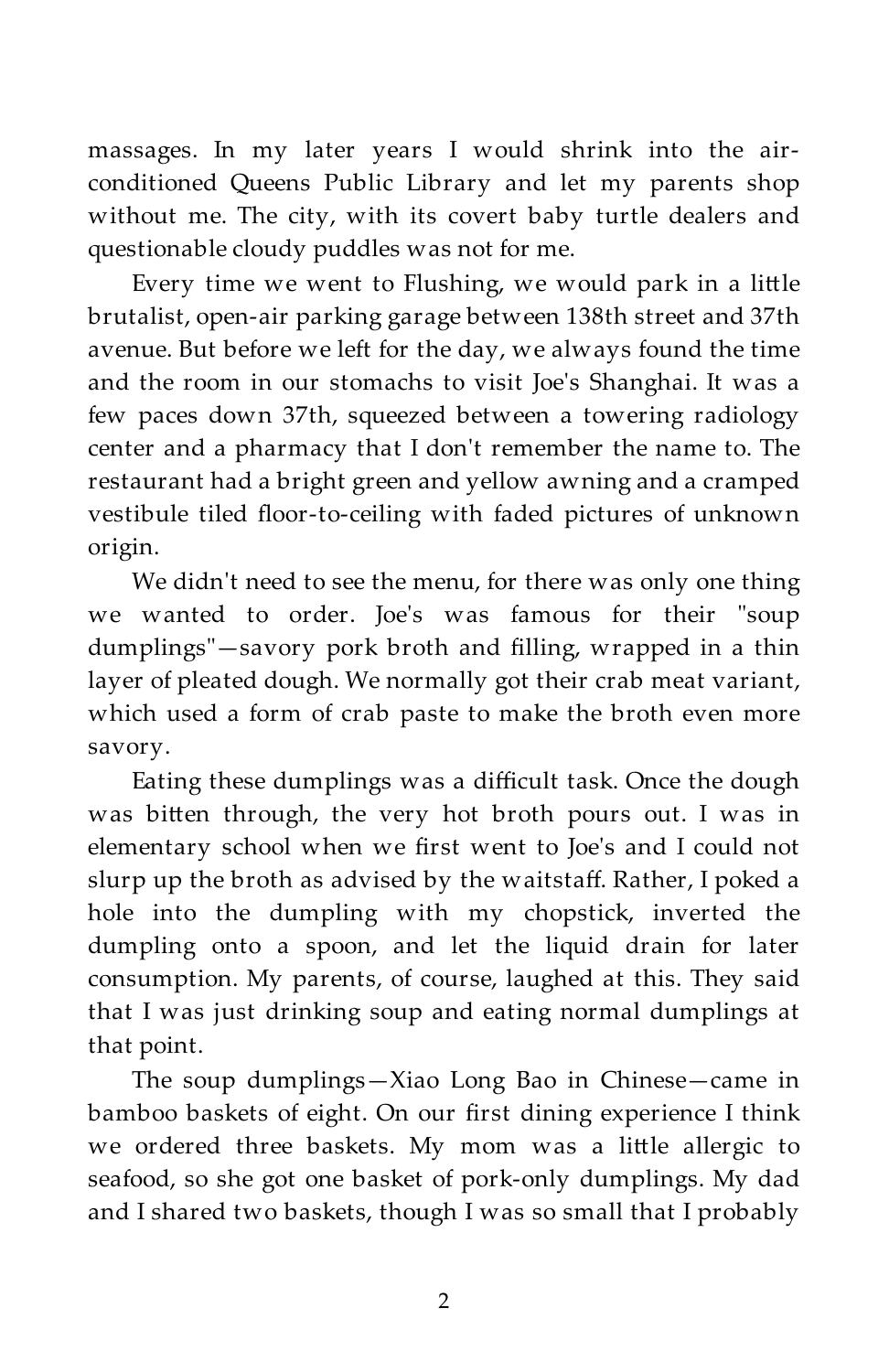only ate three or four. They came with little saucers filled with black vinegar and chopped ginger and a li
le spoon. The acidity balanced the richness of the broth, and the ginger softened the fishiness of fermented crab meat. We also ordered a little dish of pickled cabbage, for the cool flavors paired very well with the hot and sticky dumplings.

Dining at Joe's Shanghai became a profound motif in my life, a bizarre, delicious, coming-of-age marker. After I almost drowned during a surfing camp in fourth grade, we celebrated at Joe's with a round of Xiao Long Bao. We ordered three baskets of crab meat dumplings this time, and I remember that it was too much and I overstuffed myself with the surprisingly soporific meat concoction. After we toured the Maker Faire in 2016 we ended up at Joe's for dinner. I shared three baskets again, and I was comfortably full. During my Stony Brook summer research in 2019 we took the weekends off and ate soup dumplings. I was sitting at one of the ornately carved tables next to the kitchen area with its swinging ornamental doors and graffitied bathroom. This time, we shared four baskets. FIFA was on, and we watched the match on one of the many TV's arranged, barstyle, around the restaurant. I now slurped the soup like we were supposed to, dripping the vinegar into the hole I made not with the chopsticks, but with my mouth. And all throughout was a weird feeling of home. Home, as much a home that a little muggy restaurant next to a parking garage can feel like home. Home, because in a gastronomic sense Joe's Shanghai had watched me grow up, basket by basket, nibble by nibble.

I am still not a city person, and probably will never be. But there's a special place in my heart for the green-marbled walls of Joe's Shanghai restaurant. There, with its soup-sticky tables and no-credit-card policy, I realized that the American life is not of homogeneity, of well-maintained, perfectly-spelled billboards, of vacuum packed fish fillets. Rather, it is this unforgettable,